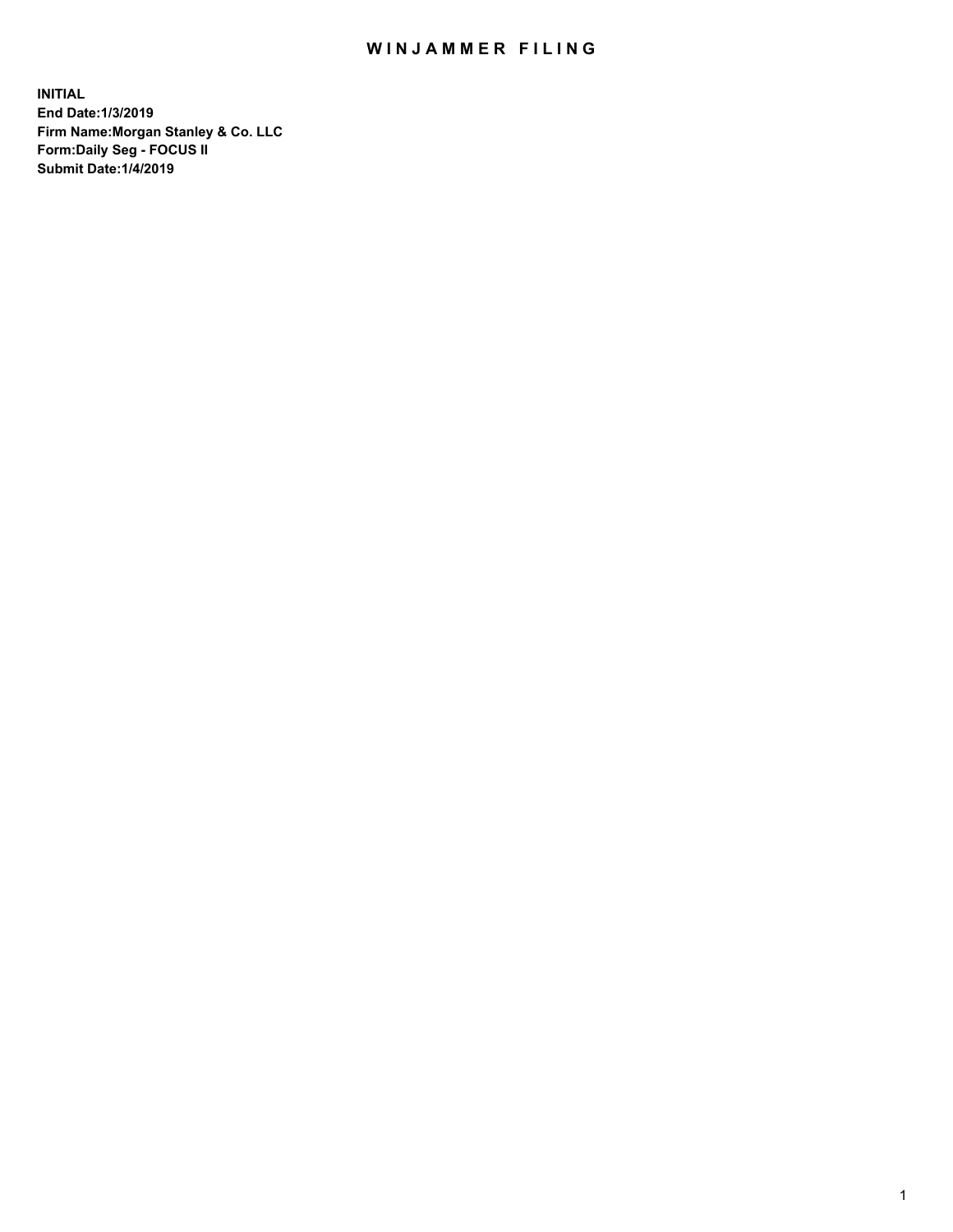**INITIAL End Date:1/3/2019 Firm Name:Morgan Stanley & Co. LLC Form:Daily Seg - FOCUS II Submit Date:1/4/2019 Daily Segregation - Cover Page**

| Name of Company                                                                                          | Morgan Stanley & Co. LLC     |
|----------------------------------------------------------------------------------------------------------|------------------------------|
| <b>Contact Name</b>                                                                                      | <b>Ikram Shah</b>            |
| <b>Contact Phone Number</b>                                                                              | 212-276-0963                 |
| <b>Contact Email Address</b>                                                                             | Ikram.shah@morganstanley.com |
|                                                                                                          |                              |
| FCM's Customer Segregated Funds Residual Interest Target (choose one):<br>a. Minimum dollar amount: ; or | 280,000,000                  |
| b. Minimum percentage of customer segregated funds required:% ; or                                       | <u>0</u>                     |
| c. Dollar amount range between: and; or                                                                  | <u>00</u>                    |
| d. Percentage range of customer segregated funds required between: % and %.                              | 0 <sup>0</sup>               |
| FCM's Customer Secured Amount Funds Residual Interest Target (choose one):                               |                              |
| a. Minimum dollar amount: ; or                                                                           | 140,000,000                  |
| b. Minimum percentage of customer secured funds required:%; or                                           | <u>0</u>                     |
| c. Dollar amount range between: and; or                                                                  | <u>0 0</u>                   |
| d. Percentage range of customer secured funds required between:% and%.                                   | 0 <sup>0</sup>               |
| FCM's Cleared Swaps Customer Collateral Residual Interest Target (choose one):                           |                              |
| a. Minimum dollar amount: ; or                                                                           | 92,000,000                   |
| b. Minimum percentage of cleared swaps customer collateral required:% ; or                               | <u>0</u>                     |
| c. Dollar amount range between: and; or                                                                  | 0 Q                          |
| d. Percentage range of cleared swaps customer collateral required between:% and%.                        | 0 <sub>0</sub>               |

Attach supporting documents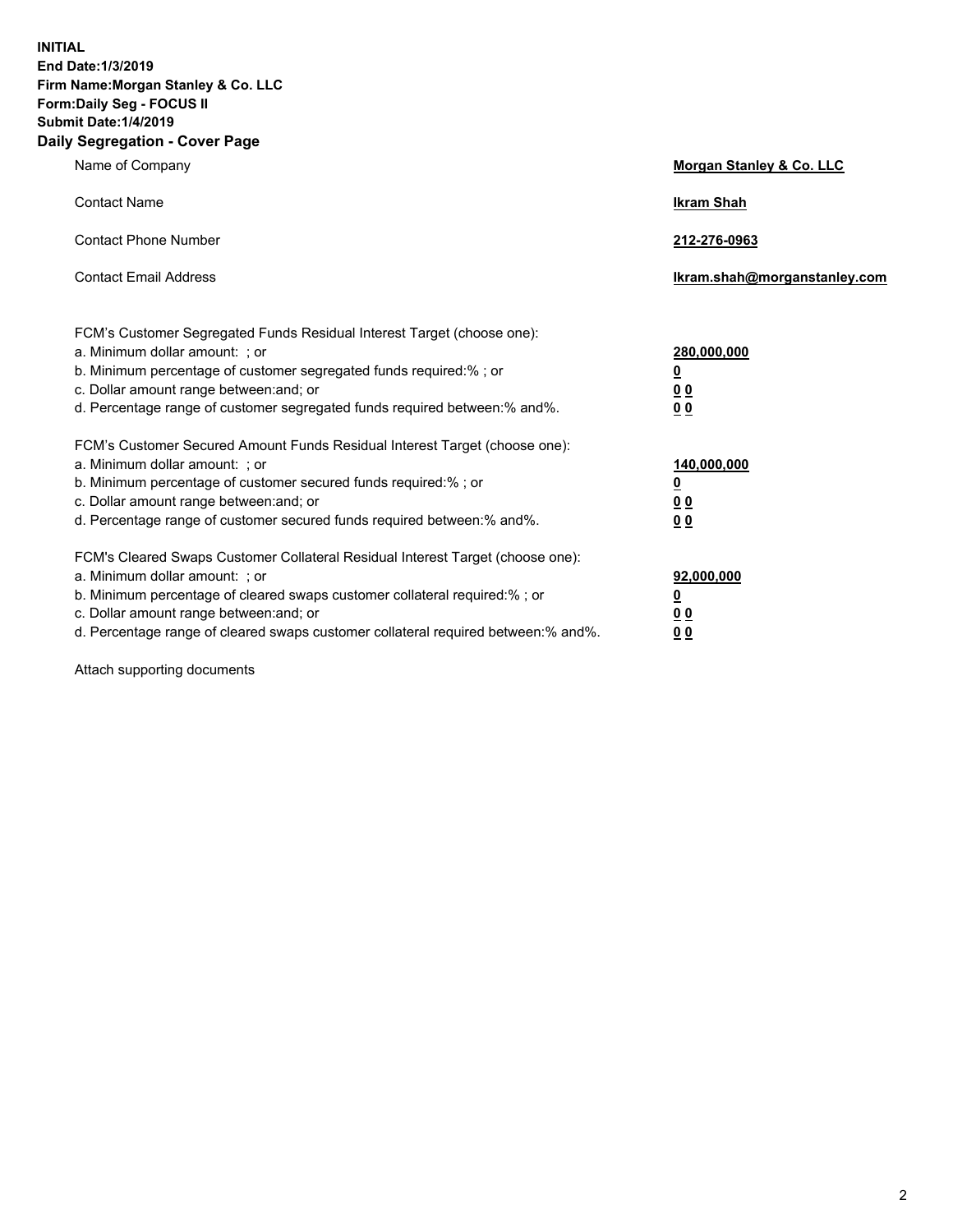|          | <b>INITIAL</b><br>End Date: 1/3/2019<br>Firm Name: Morgan Stanley & Co. LLC<br>Form: Daily Seg - FOCUS II<br><b>Submit Date: 1/4/2019</b><br><b>Daily Segregation - Secured Amounts</b>                 |                                                                                       |
|----------|---------------------------------------------------------------------------------------------------------------------------------------------------------------------------------------------------------|---------------------------------------------------------------------------------------|
|          | Foreign Futures and Foreign Options Secured Amounts<br>Amount required to be set aside pursuant to law, rule or regulation of a foreign                                                                 | $0$ [7305]                                                                            |
| 1.       | government or a rule of a self-regulatory organization authorized thereunder<br>Net ledger balance - Foreign Futures and Foreign Option Trading - All Customers<br>A. Cash<br>B. Securities (at market) | 4,012,175,988 [7315]<br>2,043,860,329 [7317]                                          |
| 2.<br>3. | Net unrealized profit (loss) in open futures contracts traded on a foreign board of trade<br>Exchange traded options                                                                                    | -873,005,447 [7325]                                                                   |
|          | a. Market value of open option contracts purchased on a foreign board of trade<br>b. Market value of open contracts granted (sold) on a foreign board of trade                                          | 3,734,106 [7335]<br>4,841,942 [7337]                                                  |
| 4.<br>5. | Net equity (deficit) (add lines 1.2. and 3.)<br>Account liquidating to a deficit and account with a debit balances - gross amount<br>Less: amount offset by customer owned securities                   | 5,181,923,034 [7345]<br>216,561,861 [7351]<br>-212,012,305 [7352] 4,549,556<br>[7354] |
| 6.       | Amount required to be set aside as the secured amount - Net Liquidating Equity<br>Method (add lines 4 and 5)                                                                                            | 5,186,472,590 [7355]                                                                  |
| 7.       | Greater of amount required to be set aside pursuant to foreign jurisdiction (above) or line<br>6.                                                                                                       | 5,186,472,590 [7360]                                                                  |
| 1.       | FUNDS DEPOSITED IN SEPARATE REGULATION 30.7 ACCOUNTS<br>Cash in banks                                                                                                                                   |                                                                                       |
|          | A. Banks located in the United States<br>B. Other banks qualified under Regulation 30.7                                                                                                                 | 155,536,853 [7500]<br>1,016,286,015 [7520] 1,171,822,868<br>[7530]                    |
| 2.       | Securities                                                                                                                                                                                              |                                                                                       |
|          | A. In safekeeping with banks located in the United States<br>B. In safekeeping with other banks qualified under Regulation 30.7                                                                         | 177,377,112 [7540]<br>0 [7560] 177,377,112 [7570]                                     |
| 3.       | Equities with registered futures commission merchants                                                                                                                                                   |                                                                                       |
|          | A. Cash<br><b>B.</b> Securities                                                                                                                                                                         | 6,912,940 [7580]<br>$0$ [7590]                                                        |
|          | C. Unrealized gain (loss) on open futures contracts                                                                                                                                                     | 490,299 [7600]                                                                        |
|          | D. Value of long option contracts                                                                                                                                                                       | $0$ [7610]                                                                            |
|          | E. Value of short option contracts                                                                                                                                                                      | 0 [7615] 7,403,239 [7620]                                                             |
| 4.       | Amounts held by clearing organizations of foreign boards of trade                                                                                                                                       |                                                                                       |
|          | A. Cash                                                                                                                                                                                                 | $0$ [7640]                                                                            |
|          | <b>B.</b> Securities<br>C. Amount due to (from) clearing organization - daily variation                                                                                                                 | $0$ [7650]<br>$0$ [7660]                                                              |
|          | D. Value of long option contracts                                                                                                                                                                       | $0$ [7670]                                                                            |
|          | E. Value of short option contracts                                                                                                                                                                      | 0 [7675] 0 [7680]                                                                     |
| 5.       | Amounts held by members of foreign boards of trade                                                                                                                                                      |                                                                                       |
|          | A. Cash                                                                                                                                                                                                 | 3,074,889,357 [7700]                                                                  |
|          | <b>B.</b> Securities                                                                                                                                                                                    | 1,866,483,217 [7710]                                                                  |
|          | C. Unrealized gain (loss) on open futures contracts                                                                                                                                                     | -873,495,746 [7720]                                                                   |
|          | D. Value of long option contracts                                                                                                                                                                       | 3,734,106 [7730]                                                                      |
|          | E. Value of short option contracts                                                                                                                                                                      | -4,841,942 [7735] 4,066,768,992                                                       |
|          |                                                                                                                                                                                                         | $[7740]$                                                                              |
| 6.<br>7. | Amounts with other depositories designated by a foreign board of trade<br>Segregated funds on hand                                                                                                      | $0$ [7760]<br>$0$ [7765]                                                              |
| 8.       | Total funds in separate section 30.7 accounts                                                                                                                                                           | 5,423,372,211 [7770]                                                                  |
| 9.       | Excess (deficiency) Set Aside for Secured Amount (subtract line 7 Secured Statement                                                                                                                     | 236,899,621 [7380]                                                                    |
|          | Page 1 from Line 8)                                                                                                                                                                                     |                                                                                       |

- 10. Management Target Amount for Excess funds in separate section 30.7 accounts **140,000,000** [7780]
- 11. Excess (deficiency) funds in separate 30.7 accounts over (under) Management Target **96,899,621** [7785]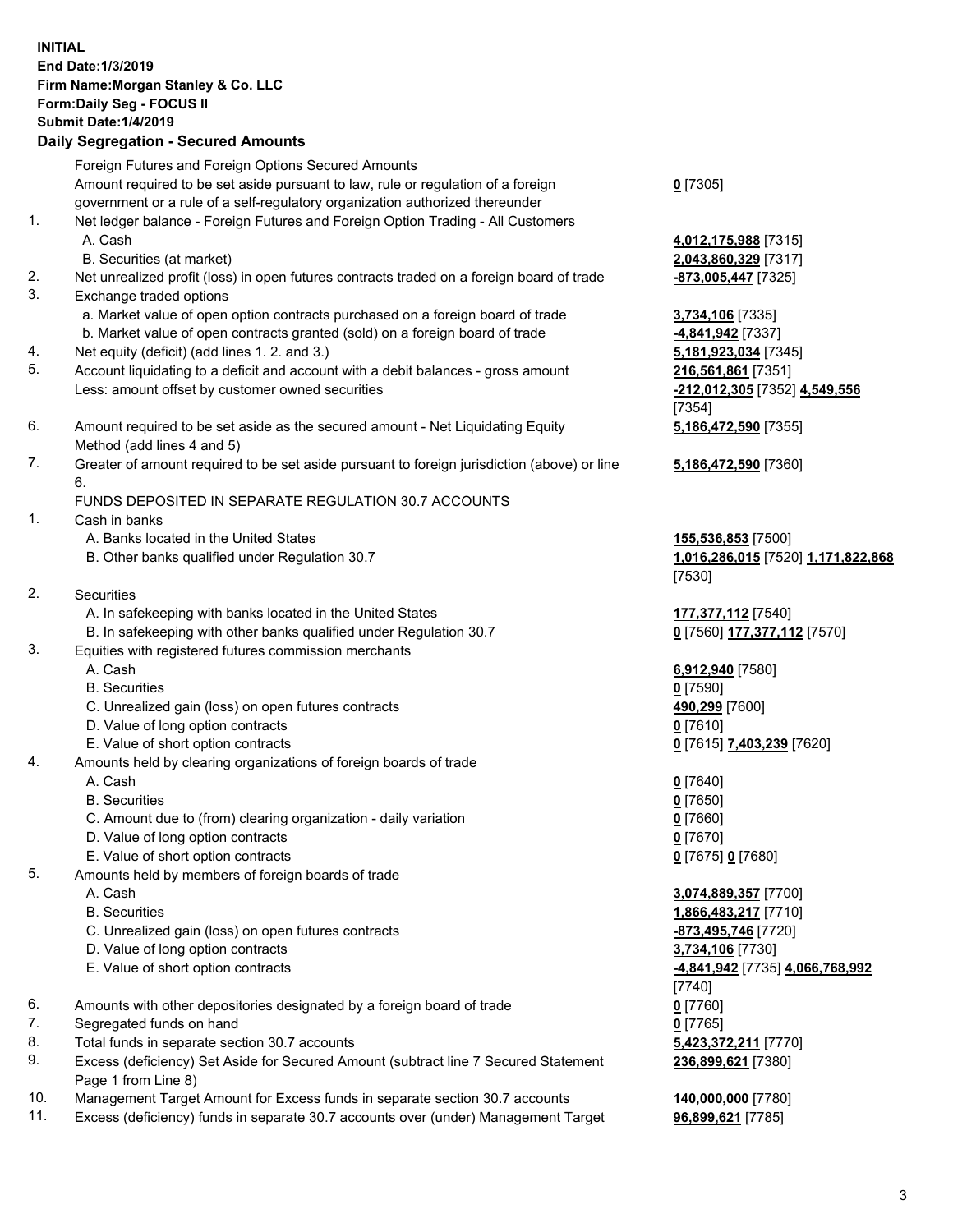**INITIAL End Date:1/3/2019 Firm Name:Morgan Stanley & Co. LLC Form:Daily Seg - FOCUS II Submit Date:1/4/2019 Daily Segregation - Segregation Statement** SEGREGATION REQUIREMENTS(Section 4d(2) of the CEAct) 1. Net ledger balance A. Cash **9,385,094,104** [7010] B. Securities (at market) **6,193,071,579** [7020] 2. Net unrealized profit (loss) in open futures contracts traded on a contract market **1,393,389,789** [7030] 3. Exchange traded options A. Add market value of open option contracts purchased on a contract market **325,056,156** [7032] B. Deduct market value of open option contracts granted (sold) on a contract market **-405,267,566** [7033] 4. Net equity (deficit) (add lines 1, 2 and 3) **16,891,344,062** [7040] 5. Accounts liquidating to a deficit and accounts with debit balances - gross amount **692,759,426** [7045] Less: amount offset by customer securities **-690,745,858** [7047] **2,013,568** [7050] 6. Amount required to be segregated (add lines 4 and 5) **16,893,357,630** [7060] FUNDS IN SEGREGATED ACCOUNTS 7. Deposited in segregated funds bank accounts A. Cash **4,715,322,715** [7070] B. Securities representing investments of customers' funds (at market) **0** [7080] C. Securities held for particular customers or option customers in lieu of cash (at market) **661,465,404** [7090] 8. Margins on deposit with derivatives clearing organizations of contract markets A. Cash **6,478,785,444** [7100] B. Securities representing investments of customers' funds (at market) **0** [7110] C. Securities held for particular customers or option customers in lieu of cash (at market) **5,531,606,175** [7120] 9. Net settlement from (to) derivatives clearing organizations of contract markets **-78,674,138** [7130] 10. Exchange traded options A. Value of open long option contracts **325,056,156** [7132] B. Value of open short option contracts **-405,267,566** [7133] 11. Net equities with other FCMs A. Net liquidating equity **9,792,473** [7140] B. Securities representing investments of customers' funds (at market) **0** [7160] C. Securities held for particular customers or option customers in lieu of cash (at market) **0** [7170] 12. Segregated funds on hand **0** [7150] 13. Total amount in segregation (add lines 7 through 12) **17,238,086,663** [7180] 14. Excess (deficiency) funds in segregation (subtract line 6 from line 13) **344,729,033** [7190] 15. Management Target Amount for Excess funds in segregation **280,000,000** [7194]

- 16. Excess (deficiency) funds in segregation over (under) Management Target Amount
	- Excess

**64,729,033** [7198]